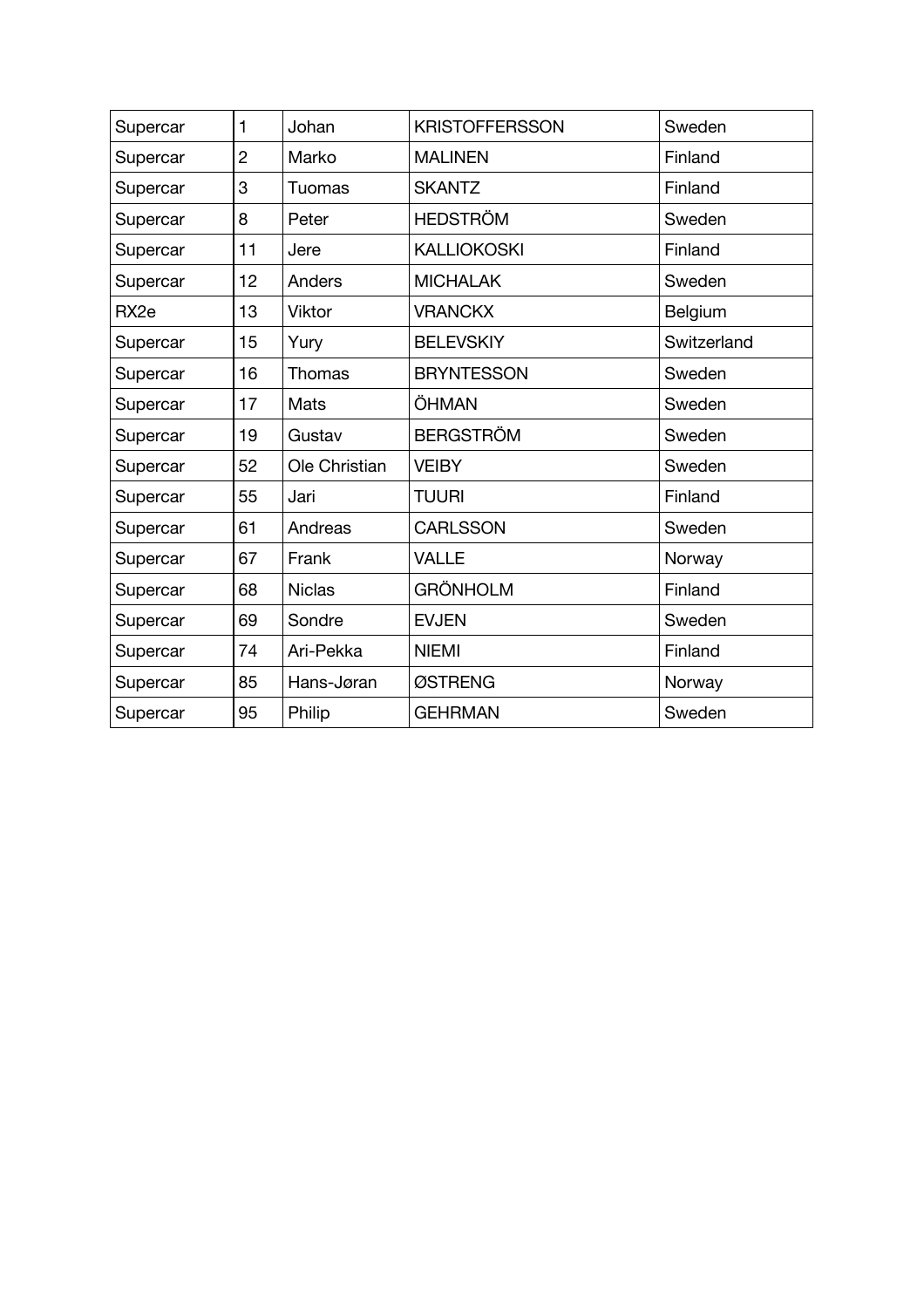| Supercar Lites        | 4   | Ida           | <b>TÖRNHULT</b>   | Sweden  |
|-----------------------|-----|---------------|-------------------|---------|
| Supercar Lites        | 5   | Kyle          | <b>SCHWARTZ</b>   | Sweden  |
| Supercar Lites        | 10  | Martin        | <b>JONSSON</b>    | Sweden  |
| Supercar Lites        | 11  | Mats          | <b>OSKARSSON</b>  | Sweden  |
| Supercar Lites        | 22  | <b>Mattis</b> | <b>JANSSON</b>    | Sweden  |
| Supercar Lites        | 29  | Eirik H       | <b>BERGET</b>     | Norway  |
| Supercar Lites        | 33  | Lars Erik     | <b>HAUG</b>       | Norway  |
| Supercar Lites        | 36  | Casper        | <b>JANSSON</b>    | Sweden  |
| Supercar Lites        | 47  | Jesse         | <b>KALLIO</b>     | Finland |
| <b>Supercar Lites</b> | 52  | Simon         | <b>OLOFSSON</b>   | Sweden  |
| Supercar Lites        | 60  | Martin        | <b>ENLUND</b>     | Sweden  |
| Supercar Lites        | 82  | <b>Isak</b>   | <b>SJÖKVIST</b>   | Sweden  |
| Supercar Lites        | 88  | Ole Henry     | <b>STEINSHOLT</b> | Norway  |
| Supercar Lites        | 90  | Jimmie        | <b>WALFRIDSON</b> | Sweden  |
| Supercar Lites        | 166 | Martin        | <b>EKSPJUTH</b>   | Sweden  |

| 2WD Open | 1   | Simon      | Sweden  |
|----------|-----|------------|---------|
| 2WD Open | 8   | Lucas      | Finland |
| 2WD Open | 11  | Tuomas     | Finland |
| 2WD Open | 12  | Janne      | Finland |
| 2WD Open | 21  | Jari       | Finland |
| 2WD Open | 23  | Jori       | Finland |
| 2WD Open | 44  | Ville      | Finland |
| 2WD Open | 60  | Joni-Pekka | Finland |
| 2WD Open | 66  | Anton      | Finland |
| 2WD Open | 69  | Viktor     | Sweden  |
| 2WD Open | 74  | livari     | Finland |
| 2WD Open | 75  | Timmy      | Sweden  |
| 2WD Open | 77  | Olli       | Finland |
| 2WD Open | 88  | Osmo       | Finland |
| 2WD Open | 99  | Jarno      | Finland |
| 2WD Open | 103 | Micke      | Sweden  |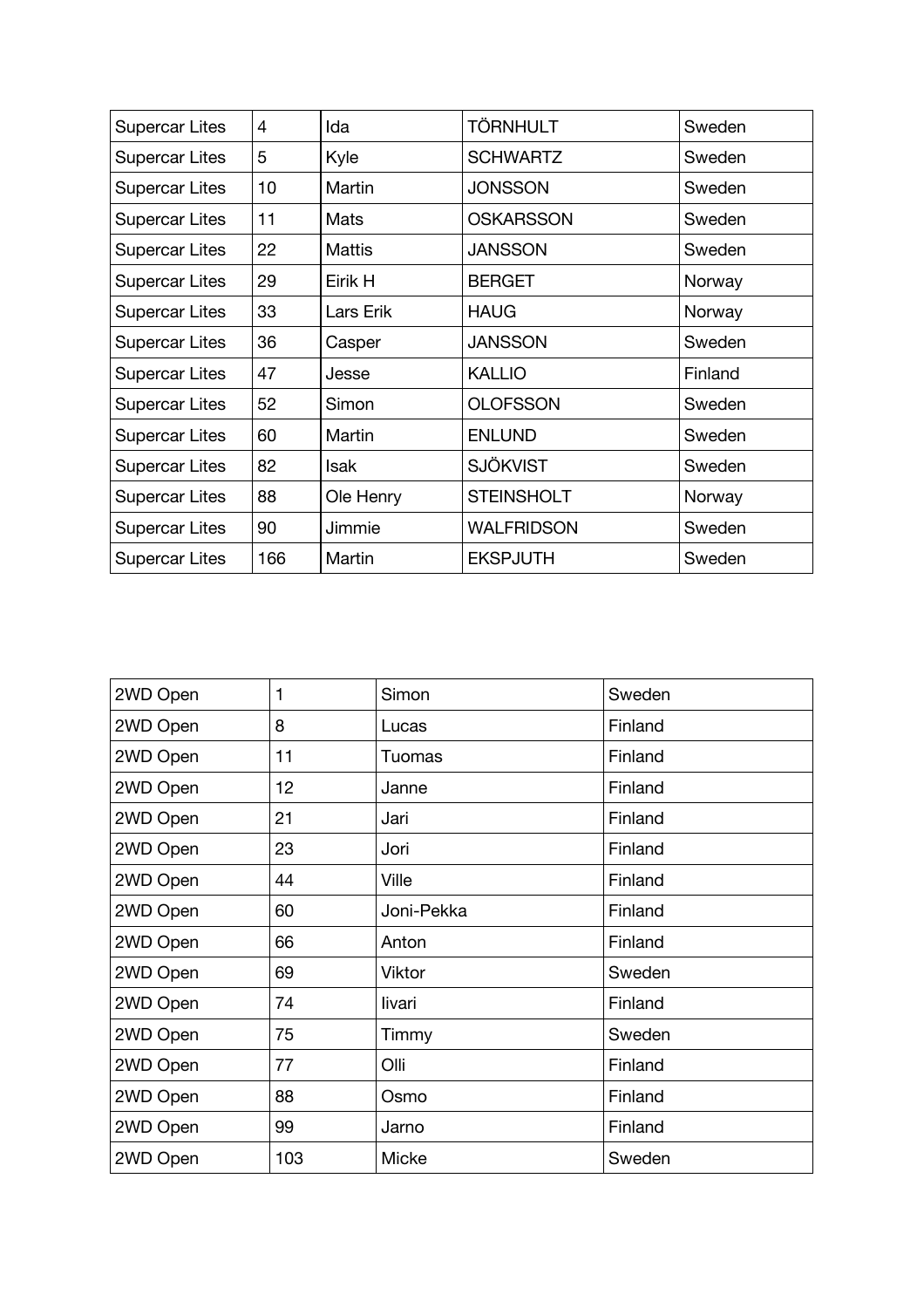| CrossCar | $\overline{c}$ | Riku        | <b>HUUHKA</b>      | Finland |
|----------|----------------|-------------|--------------------|---------|
| CrossCar | 6              | Pasi        | <b>PENTTINEN</b>   | Finland |
| CrossCar | 11             | Jimmie      | ÖSTERBERG          | Sweden  |
| CrossCar | 25             | Martin      | <b>JUGA</b>        | Estonia |
| CrossCar | 28             | <b>Sten</b> | <b>OJA</b>         | Estonia |
| CrossCar | 29             | Joosep Ralf | NÕGENE             | Estonia |
| CrossCar | 30             | Erik        | <b>ANDERSSON</b>   | Sweden  |
| CrossCar | 44             | Kalle       | GÖTHESSON          | Sweden  |
| CrossCar | 47             | Marko       | <b>RINGENBERG</b>  | Estonia |
| CrossCar | 60             | Joni-Pekka  | <b>RAJALA</b>      | Finland |
| CrossCar | 67             | <b>Isac</b> | <b>EGONSSON</b>    | Sweden  |
| CrossCar | 69             | Marko       | <b>VAINIKKA</b>    | Finland |
| CrossCar | 74             | Eero        | <b>NÕGENE</b>      | Estonia |
| CrossCar | 81             | Ronalds     | <b>BALDINS</b>     | Latvia  |
| CrossCar | 110            | Thomas      | <b>EEK MURSTAD</b> | Norway  |
| CrossCar | 133            | Elias       | <b>SVENSSON</b>    | Sweden  |
| CrossCar | 161            | Patrik      | <b>HALLBERG</b>    | Sweden  |
| CrossCar | 183            | Oskar       | <b>ANDERSSON</b>   | Sweden  |
| CrossCar | 199            | Alex        | <b>GUSTAFSSON</b>  | Sweden  |
| CrossCar | 333            | Mika-Matias | <b>HUTTULA</b>     | Finland |